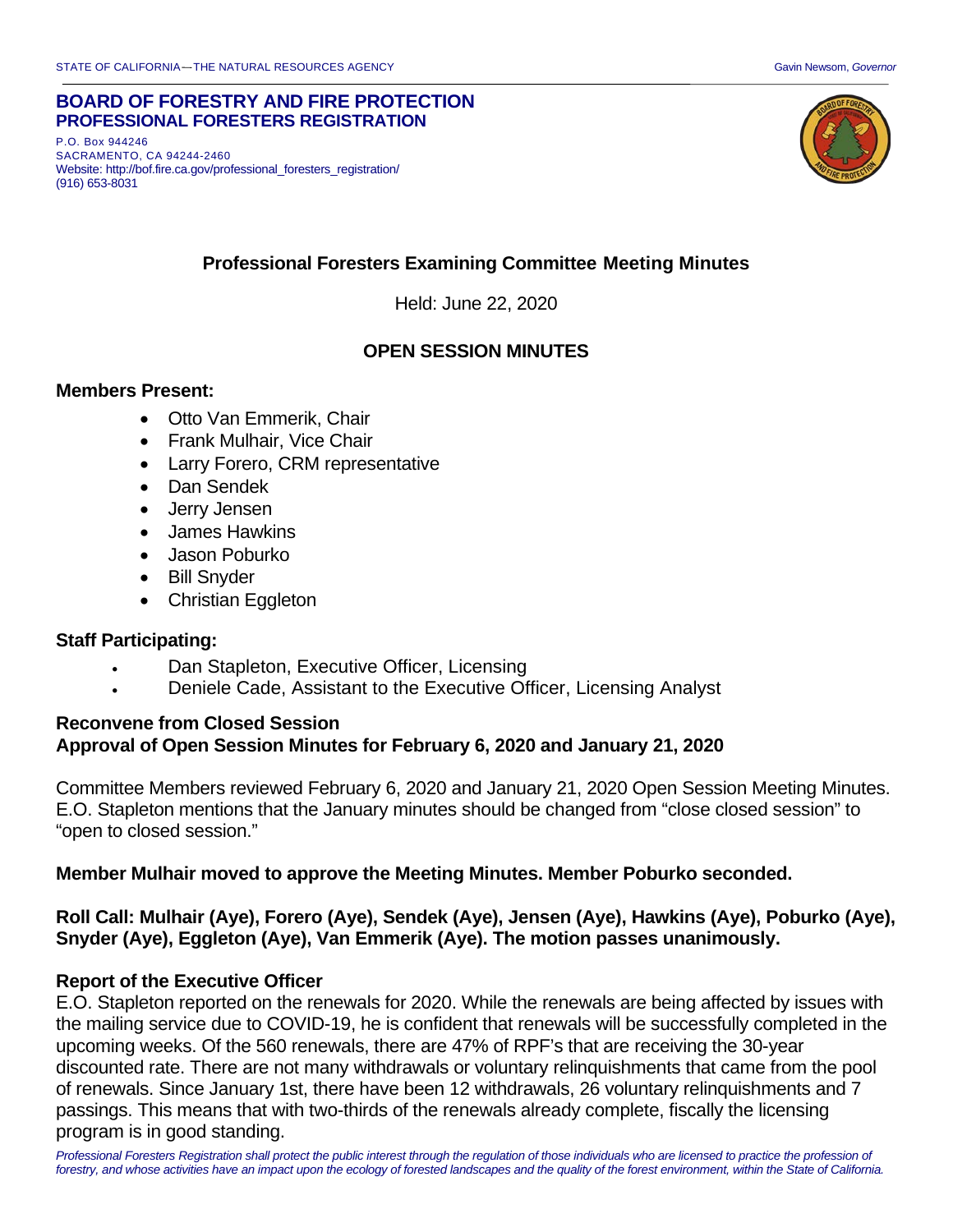E.O. Stapleton reported on the status of the exams. Due to COVID-19 restrictions, the exam in April was cancelled. The next exam is scheduled for October 2nd, and will take place in Redding, Eureka and Shingle Springs. He is evaluating whether to add more locations with potential help from CLFA volunteers. He plans on working with the CLFA liaison Bob Little in the upcoming weeks.

Due to COVID mitigations, department priorities for contracts have changed. He is awaiting approval for the grading contract for Doug Cuerto. Additionally, he expects the alternate grader contract that he submitted regarding hiring more graders or proctors for exams with high participation may not be approved, as he has not had any communication on it. He will be developing two more one-time grader contracts for the upcoming October exam due to the higher number of applicants taking the exam. Len Lindstrand and Jim Ostrowski will be assisting him on developing the new contracts.

Administratively, Staff Services Analyst Deniele Cade was hired on as E.O. Stapleton's new assistant. Deniele came from Covered California, and soon after starting with the Board of Forestry, she immediately had to start working from home due to the stay-at-home orders. While this could have presented many confusions, she has done well to learn on her own, and is excellent at dealing with the public.

### **Review Draft Copy of "Role of the Registered Professional Forester, 2020"**

E.O. Stapleton presented changes to the draft. He accepted the changes that member Poburko put together. Some of the changes included increasing the size for Figure 22 and Table 1.1. Most of the changes were down in the federal law, where he accepted the state legislation and federal laws with the editorial changes that the committee proposed. He specifically changed State Environmental Legislation to make discussions of the acts brief by referencing the act and providing a link.

There were no further discussions to make more changes.

**Member Snyder moved to accept the draft of the Role of Role of the Registered Professional Forester, 2020. Member Jensen seconded the motion.** 

**Roll Call: Mulhair (Aye), Forero (Aye), Sendek (Aye), Jensen (Aye), Hawkins (Aye), Poburko (Aye), Snyder (Aye), Eggleton (Aye), Van Emmerik (Aye). The motion passes unanimously.**

### **Review and Update PFEC Policy Items**

### **Policy Number 1: Review of Applications for Registration as a Professional Forester**

E.O. Stapleton mentioned that PFEC policies have not been updated since 2007. He stated that reviews and updates need to be made to ensure that they accurately reflect the current policies and procedures. It was decided to go through each policy one by one in depth to make recommendations for change. Discussions for changes began with policy number 1.

E.O. Stapleton confirmed that item A is true. Although he doesn't normally return incomplete applications to the applicants for completion, he stated that it is a possibility. However, normally he reaches out to the applicants to inform them of necessary actions needed for approval. He questions whether it needs to be stated that the burden of proof rests with the applicant, but all updates for policy items will go through legal review.

There were discussions to add language regarding possible deadlines to item B, or even add an item D to include deadline policies.

### **Member Snyder moved to leave policy 1 as presented, but to push through legal review for recommendations. Eggleton seconded the motion.**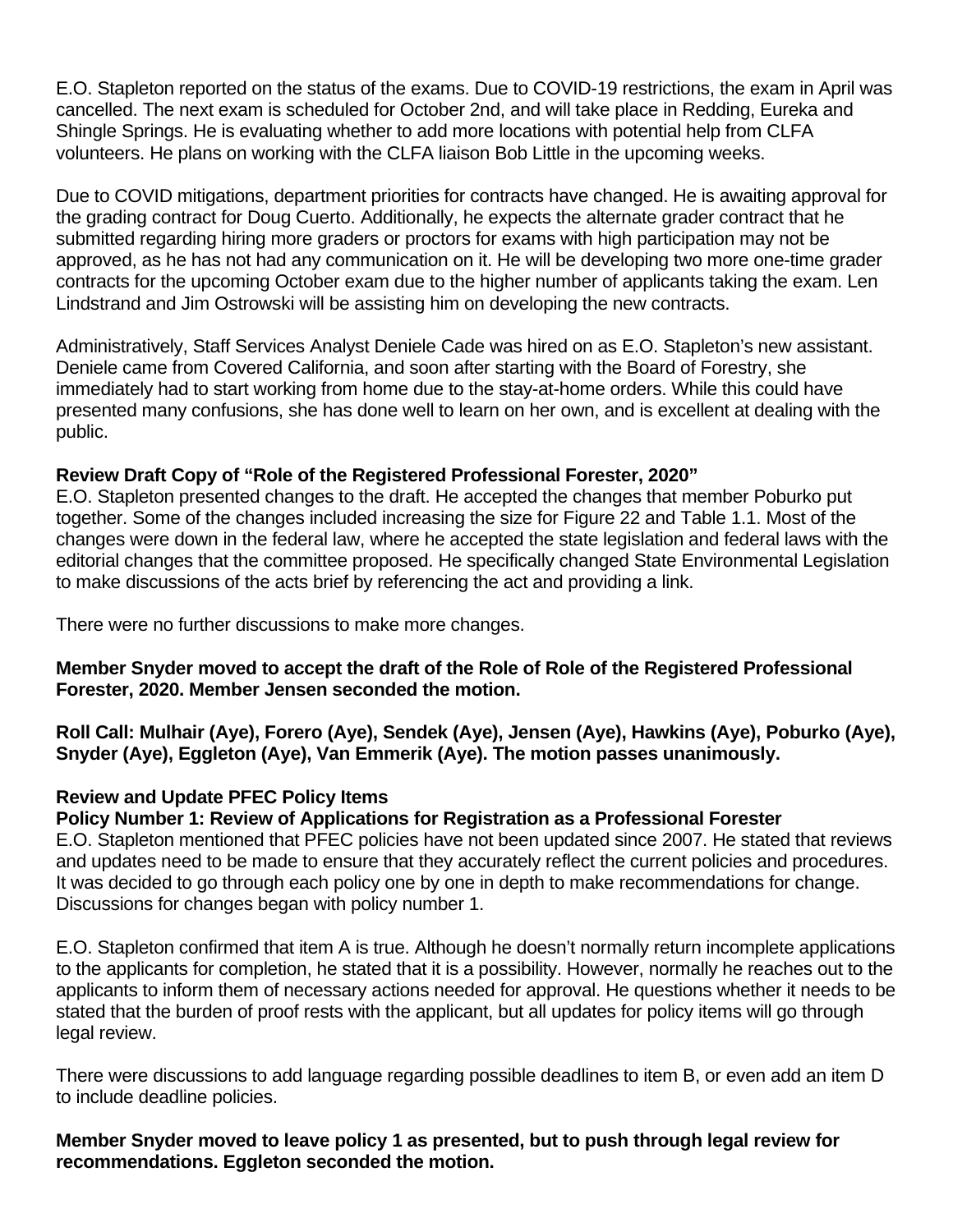### **Roll Call: Mulhair (Aye), Forero (Aye), Sendek (Aye), Jensen (Aye), Hawkins (Aye), Poburko (Aye), Snyder (Aye), Eggleton (Aye), Van Emmerik (Aye). The motion passes unanimously.**

## **Policy Number 2: RPF Examination Scoring**

E.O. Stapleton went through policy number 2, and determined it was all true.

Y.G. had nothing to add.

Member Snyder suggested adding to the  $1<sup>st</sup>$  sentence, "examinations are scored by a minimum of two registered professional foresters."

Poburko questioned the necessity to include this language, given that adding a 3<sup>rd</sup> grader will still have to go through the appeal process.

There was a recommendation to change the heading to RPF Initial Examination.

E.O. clarified that even if you had four graders, all exams would be scored by two graders, which would be consistent with the policy language.

**Member Poburko moved to maintain the policy written as is. Member Forero seconded the motion.** 

**Roll Call: Mulhair (Aye), Forero (Aye), Sendek (Aye), Jensen (Aye), Hawkins (Aye), Poburko (Aye), Snyder (Aye), Eggleton (Aye), Van Emmerik (Aye). The motion passes unanimously.**

**Policy Number 3: Maintenance and Accessibility of Applicant/Registrant Records** E.O. Stapleton mentioned that what has changed the most is that everything is now electronic, and the policies should be reviewed based on these changes.

Poburko recommended that the language be changed from "will" to "shall" to make policies enforceable.

There was a brief discussion to change the length of time exams are retained, but E.O. stated that electronic copies are stored indefinitely.

In regards to item E, there was discussion to clarify the differences between the confidential, public, statewide consumer, and the consulting list. E.O. commented that the public list shows everyone that is valid, whereas the consulting list shows the phone numbers and addresses. There is also a CFIP list that is not mentioned.

Participant Bob recommended that the last sentence should read, "A statewide list showing only the license number, name and license status is available to the public."

After discussions on what information should be available to the public, E.O. concluded that there should be a statewide consumer list, a consultant list, and a CFIP list.

In regards to item F, E.O. explained the process of how licensing handles RPF's that are deceased. Member Sendek questioned whether the records held for two years from the year of occurrence is consistent with record retention policies. E.O. will check with the requirements.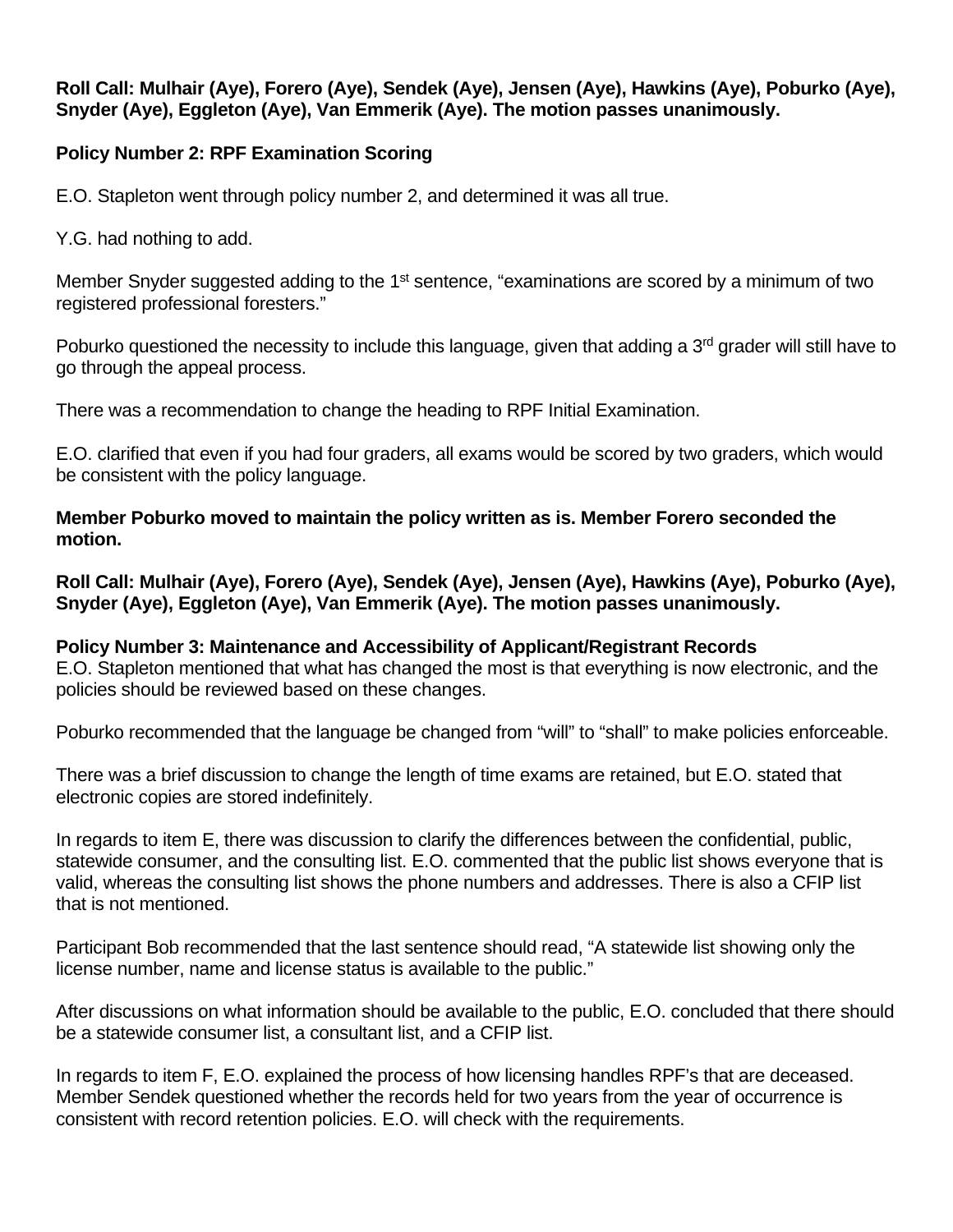**Member Poburko moved to accept amendments for policy number 3. Member Snyder seconded the motion.**

**Roll Call: Mulhair (Aye), Forero (Aye), Sendek (Aye), Jensen (Aye), Hawkins (Aye), Poburko (Aye), Snyder (Aye), Eggleton (Aye), Van Emmerik (Aye). The motion passes unanimously.**

**Policy Number 5: Compilation and Distribution of Registration Lists** E.O. Stapleton introduced policy number 5.

It was recommended that the second sentence in the introduction be changed to read, "All lists are available through the Board's website."

It was also recommended to strike the second sentence under Statewide Consumer List to omit the 2007 reference.

Member Poburko recommended to add that the website has 3 distinctive lists.

E.O. states that the public list is not currently used

Participant Robert suggests to reference policy 3 item E under Statewide Consumer List.

Member Poburko recommends maintaining a consistency of what the website states versus what the policy states.

E.O. suggests the possibility to add the public list that hasn't been used, in addition to the statewide consumer List, the consultant List and the CFIP list.

In regards to the consultant list, E.O. mentions that many RPF's and CRM's work in multiple counties.

There was a discussion to have a broader reference of the areas that consultants work in.

There was a recommendation to combine the consultant list and the CFIP list by using a check box.

There was also a discussion to remove county locations altogether, however, E.O. was concerned about staying helpful to the public.

E.O. suggested to move on, and start with Policy 5 at the next PFEC meeting.

### **Presentation by George Smith on ExamMonitor Software**

E.O. invited George Smith to present information on the exam monitoring software.

George Smith provided the presentation for ExamMonitor which offers the ability for examinees to take the exam on a computer that requires a camera. The software controls Wi-Fi and other computer functions, and has critical artificial intelligence that monitors examinee activity to help ensure honesty and integrity.

Member Poburko wanted to know if there will be additional costs for exam graders.

George Smith clarified that there would be an extra proctoring charge.

There was discussion on how effective the software will be to combat cheating and how to mitigate it.